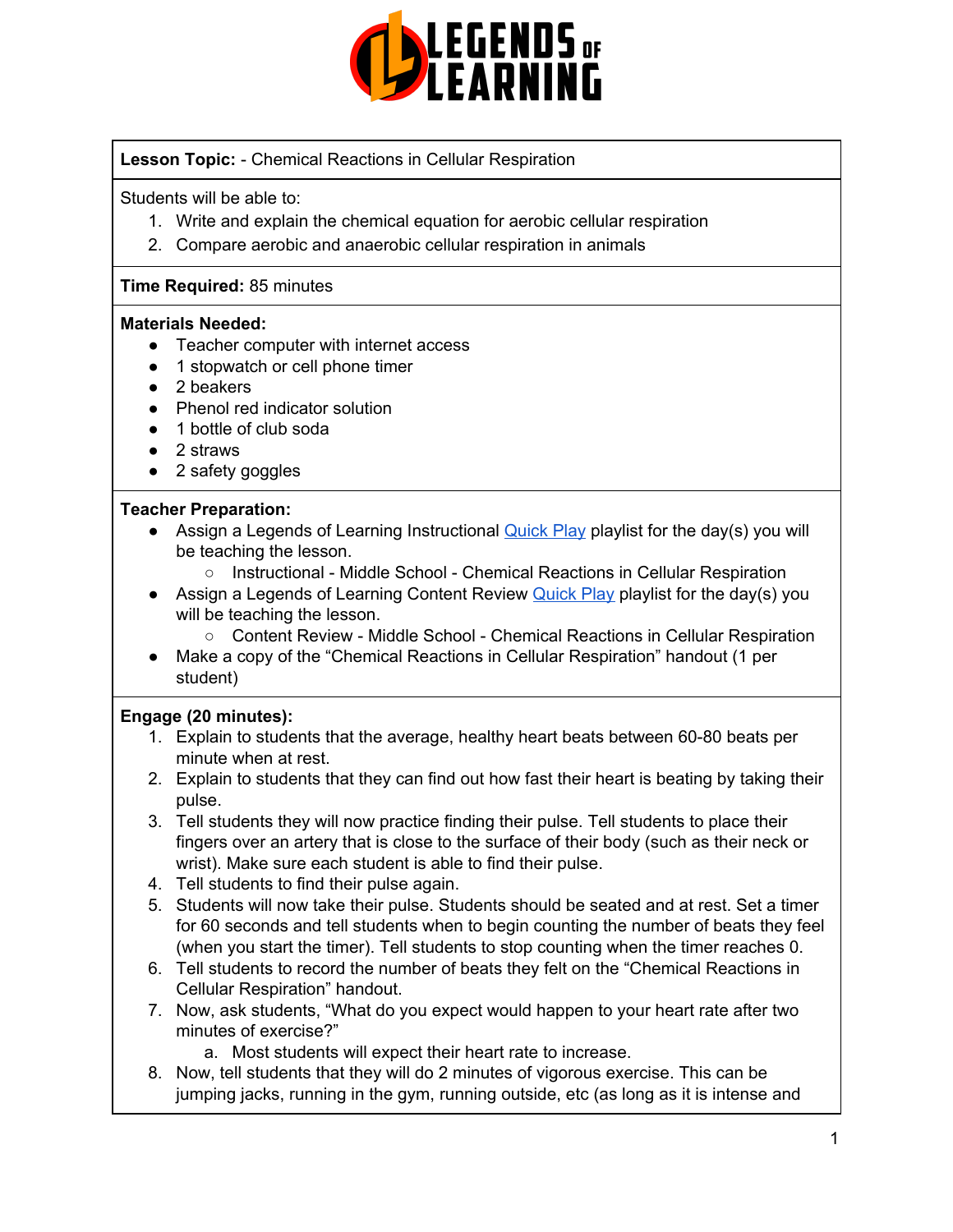

gets their heart rate up.

- 9. Time the students for two minutes of exercise.
- 10. Immediately after exercise, repeat steps 4 6 so students can determine their heart rate after the exercise.
- 11. Have students rest and sit still for 5 minutes. Repeat steps 4 6 to take their pulse one more time. While students are resting, ask "What do you expect your heart rate will be after 5 minutes of rest following exercise?"
	- a. Some students may say their heart rate will decrease, but still be above their resting heart rate.
	- b. Some students may say their heart rate will return to what it was before they did any exercise.
- 12. Explain to students that in this lesson they are going to learn more about *why* their hearts beat faster when they exercise.

# **Explore (30 minutes):**

- 1. Have your students sign in to Legends of [Learning](https://intercom.help/legends-of-learning/en/articles/2154920-students-joining-a-playlist). Instruct students to complete the Instructional playlist.
- 2. Assist students as needed during game play, pause playlist if you need to address content or questions to the entire class.

# **Explain (15 minutes):**

- 1. Review the chemical equation for aerobic cellular respiration by writing the equation on board or using Smartboard. Have students write the equation on the "Chemical Reactions in Cellular Respiration" handout. Depending on the level of your students, the equation can be written as:
	- a. **Sugar** and **oxygen** produce **carbon dioxide** and **water** and **energy**
	- b. Sugar + oxygen  $\rightarrow$  carbon dioxide + water + energy
	- c.  $C_6H_{12}O_6 + 6O_2 \rightarrow 6CO_2 + 6H_2O +$  energy
- 2. Relate student knowledge to demonstration at the beginning of class.
	- a. Tell students that their bodies likely experienced aerobic respiration during their two minutes of exercise. Aerobic respiration occurs when there is plenty of oxygen available.
	- b. Why do you breathe heavier during exercise than when at rest?
		- i. The body needs more oxygen during exercise to provide your body fuel (energy)
		- ii. The increased rate of breathing removes the carbon dioxide from your blood faster
	- c. Why does your heart rate increase during exercise?
		- i. An increased heart rate helps get your blood (that contains the oxygen) to get to your muscles faster
- 3. If time and resources allow, have two students conduct the following demonstration in front of the class:
	- a. Place 10 mL of club soda (no flavors added) into a beaker and add 5-10 drops of phenol red indicator into each beaker. The solution should be a light-pink color.
	- b. Explain to students that phenol red will turn from pink to clear in the presence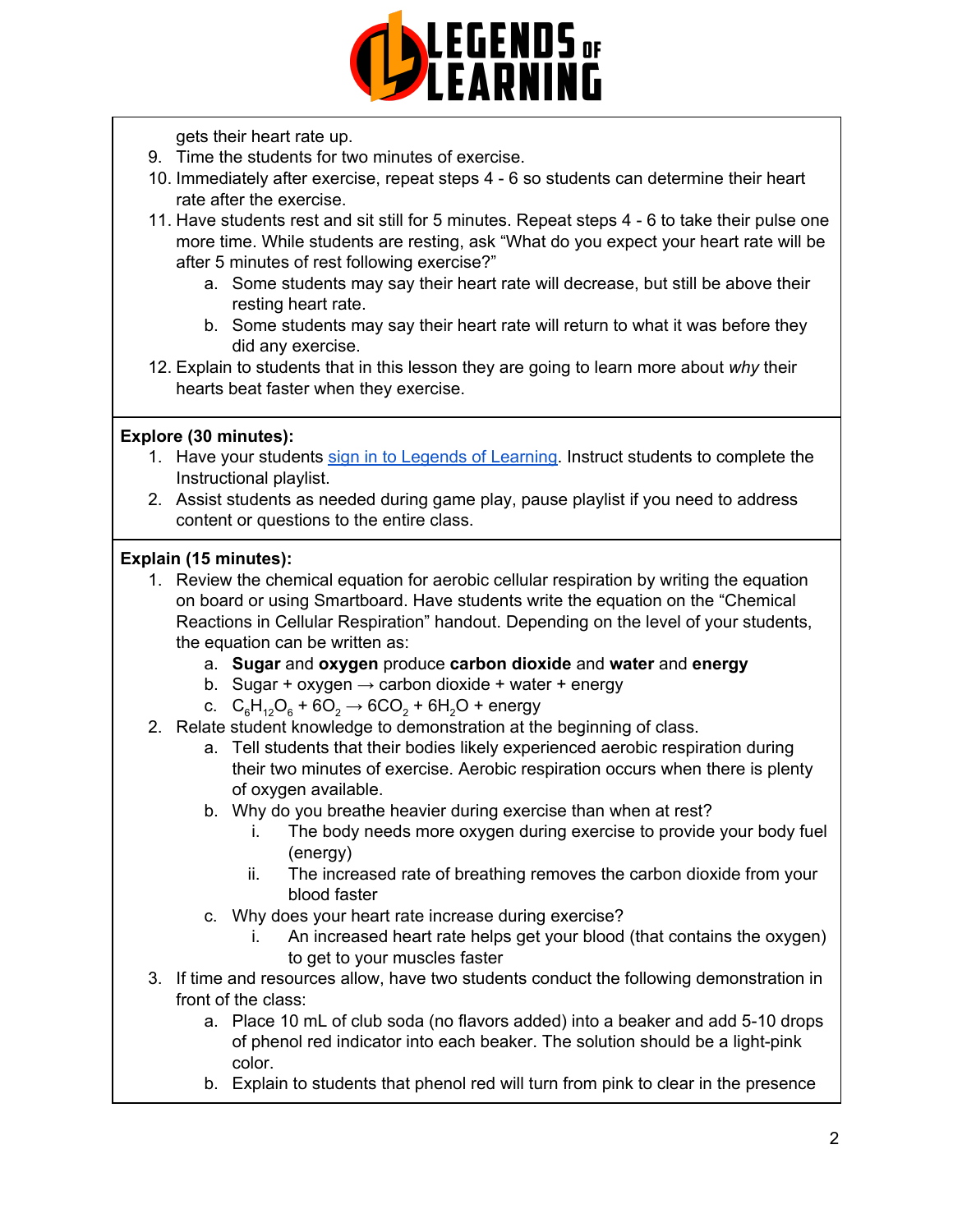

of carbon dioxide.

- c. Have one of the two student volunteers conduct vigorous exercise for two minutes. Have the other student volunteer sit calmly for the same two minutes.
- d. Provide each student volunteer a straw and a pair of safety goggles.
- e. At the same time, have students blow bubbles into their own solution until it turns completely clear. Have the class observe as students blow into the beakers.
- f. Ask the students, "Why did the beaker of the student who conducted exercise turn clear faster than the one who did not?"
	- i. Answer: The student who conducted exercise needed more energy from their cells, which they get through cellular respiration. When they started exercising, their heart started beating faster to take oxygen to the cells and to carry away carbon dioxide from the cells that was being produced from cellular respiration. The higher rate of respiration in the student who exercised released more carbon dioxide.

## **Elaborate (10 minutes):**

- 1. Explain to students that during very intense exercise, your body can't keep up with the amount of oxygen needed for aerobic cellular respiration. This is when **anaerobic respiration** takes over.
- 2. Show [this](https://www.youtube.com/watch?v=HZtXLhm7ISA) video that compares anaerobic respiration and aerobic respiration. (show video until 2:27 to learn about respiration in animals only)
- 3. Ask students "What are some of the differences between aerobic and anaerobic respiration in animals?"
	- a. Aerobic respiration happens in the presence of oxygen, anaerobic respiration happens when there is no oxygen
	- b. Anaerobic respiration produces less energy than aerobic respiration
	- c. Anaerobic respiration produces lactic acid, aerobic respiration does not

## **Evaluate (10 minutes):**

- 1. Have your students sign in to Legends of [Learning](https://intercom.help/legends-of-learning/en/articles/2154920-students-joining-a-playlist). Instruct students to complete the Content Review playlist.
- 2. [Analyze](https://intercom.help/legends-of-learning/en/articles/2154918-tracking-student-progress-and-performance) student results to determine what concepts need to be a focus for reteaching.

#### **Additional Lesson Strategies:**

- To use Legends for additional instruction, create a [custom](https://intercom.help/legends-of-learning/en/articles/2154910-creating-a-playlist) playlist with an [instructional](https://intercom.help/legends-of-learning/en/articles/3505828-types-of-games) [game](https://intercom.help/legends-of-learning/en/articles/3505828-types-of-games) and pre and post [assessment](https://intercom.help/legends-of-learning/en/articles/2154913-adding-assessments-to-a-playlist).
- To use Legends for a quick formative [assessment](https://intercom.help/legends-of-learning/en/articles/2154913-adding-assessments-to-a-playlist), create a 5-question assessment in a [playlist](https://intercom.help/legends-of-learning/en/articles/2154910-creating-a-playlist).
- To use Legends for a student-directed experience, create a [targeted](https://intercom.help/legends-of-learning/en/articles/3340814-targeted-freeplay) freeplay playlist.
- Encourage students to play on their own at home in Legends of Learning: [Awakening](https://intercom.help/legends-of-learning/en/articles/2425490-legends-of-learning-awakening) for a student-driven experience including avatars, battling, and quests all centered around topics they are covering in class.